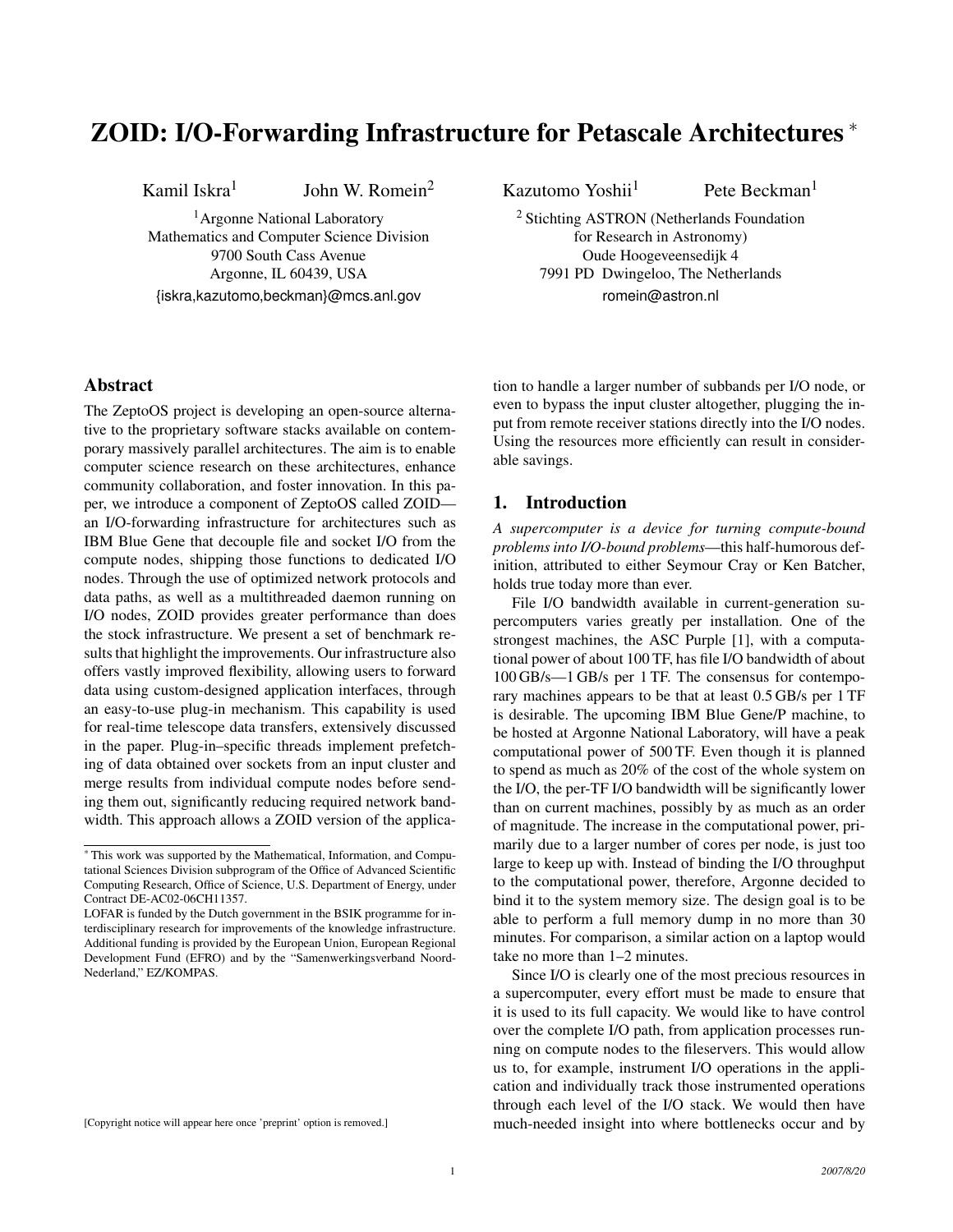fixing them would improve the performance.

Unfortunately, contemporary massively parallel architectures, such as the IBM Blue Gene/L [12] or the Cray XT3 [8], have seriously limited flexibility in this area. They employ a number of closed-source, proprietary technologies, ranging from special-purpose compute node kernels to interconnection protocols, which by their very nature are unamenable to external modification or instrumentation. This situation limits the scope of independent computer science research that can be performed on these state-of-the-art architectures. It can also affect ordinary execution of applications. Some codes will not run at full speed, because the high-performance interfaces required are simply not available, such as the parallel I/O API between the compute nodes and the fileservers. Some codes cannot be run at all, as they expect a much richer run-time environment on the compute nodes than the proprietary components provide; a good example is LLNL's KULL [11], which cannot be run on LLNL's largest supercomputer.

The shortcomings of available software stacks and the lack of a community-owned toolkit for exploring and experimenting with optimizations for large-scale machines prompted us to launch the development of the ZeptoOS project [15]. ZeptoOS uses widely available open-source components such as the Linux kernel to develop an alternative, fully open software stack on large-scale parallel systems. The aim is to enable computer science research on these architectures, enhance community collaboration, and foster innovation.

The focus of this paper is on ZOID—an I/O-forwarding component of ZeptoOS. ZOID aspires to become the I/Oforwarding infrastructure of choice on the upcoming petascale platforms, especially the IBM Blue Gene/P and the Cray XT4 (see Section 5). The current implementation, as described in this paper, works on the IBM Blue Gene/L and is freely downloadable from the ZeptoOS project website [15].

ZOID has been highly optimized. Through the use of optimized network protocols and data paths, as well as multithreading, it frequently offers a higher performance than the stock IBM infrastructure. It is also far more flexible: it can be easily extended with custom application interfaces through the use of plug-ins, allowing application or middleware writers to transfer data in and out of the machine in a most convenient manner.

As an example, in Section 4 we elaborate on a plug-in that is used to communicate real-time telescope data from the LOFAR radio telescope. This telescope is currently being constructed and is operational at a small scale. A dedicated Blue Gene/L system provides the computational power to process the data centrally, but meeting the external bandwidth requirements turned out to be hard. ZOID provides the high throughput required to handle the large amounts of data. Moreover, its flexibility enabled a redesign of the system that uses the resources much more efficiently.

Massively parallel systems typically run a stripped-down

operating system lacking the capability to perform file I/O (see, e.g., BG/L CNK [12] and XT3 Catamount [9]). This design is motivated by a desire to reduce memory usage, system complexity, and operating system noise (jitter) [2–4]. Naturally, applications still expect file I/O to be available; at least two solutions to that problem have emerged. On the Cray XT3 [8], applications need to be linked with the SYSIO library [9] and the client part of the Lustre [10] filesystem protocol. This approach is flexible but has a major disadvantage: if the application process crashes, the heavyweight Lustre client, which runs in the same context, goes down as well, potentially resulting in state inconsistencies that are difficult to recover from gracefully. The filesystem client code can also be a significant source of noise. On the IBM Blue Gene [12], an additional layer of intermediary *I/O nodes* is used instead. These nodes act as the filesystem clients, and file I/O operations from the application processes are forwarded to them and executed there. Such separation truly reduces complexity on the compute nodes and presents an opportunity for interesting optimizations. This is the design strategy followed by ZOID.

## **2. Architecture**



**Figure 1.** IBM Blue Gene/L I/O architecture (with ZOIDspecific components on the right).

Figure 1 presents an overview of the I/O architecture of the IBM Blue Gene/L and also shows how ZOID fits into that architecture. A single IBM Blue Gene/L rack consists of 1,024 compute nodes, each equipped with a dual-core PowerPC 440 CPU, running at a relatively low 700 MHz to reduce heat dissipation. The primary interconnect between the compute nodes is a *3D torus network* (not shown in the figure). For more information on Blue Gene, see the special issue of IBM's Journal of Research and Development [12].

#### **2.1 I/O Infrastructure**

The compute nodes (Fig. 1, bottom) run a stripped-down *compute node kernel* (CNK) that lacks the capability to perform file I/O. The nodes are arranged in a binary tree on the *collective network*; I/O nodes are also attached to that network. I/O nodes feature basically the same hardware as compute nodes but run embedded Linux and also have Gigabit-Ethernet links connecting them to the fileservers and the job management system (*service node*). Each I/O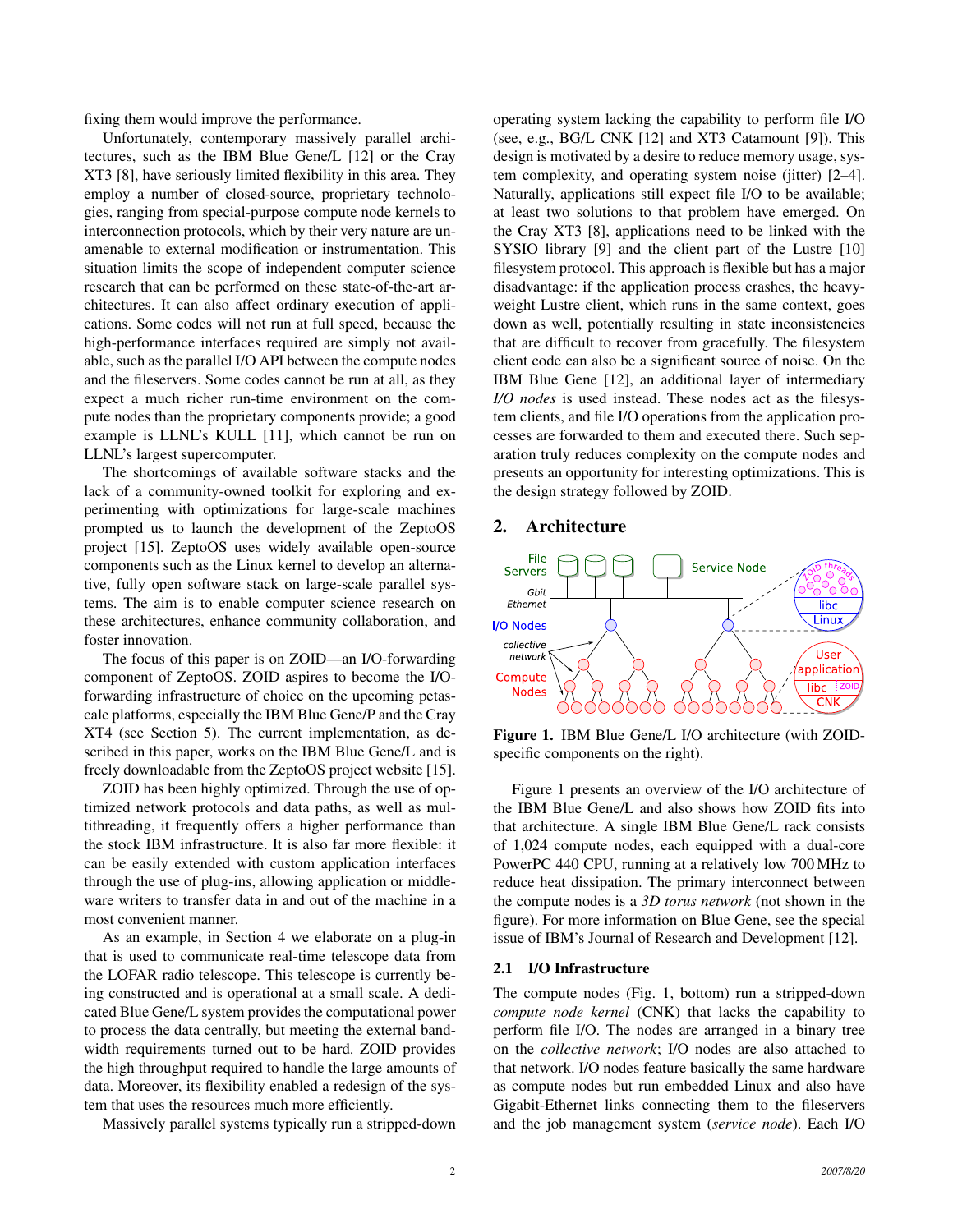

**Figure 2.** I/O path with CIOD and PVFS.

node has a fixed subset of compute nodes allocated to it; together these nodes form a *pset*. Depending on the machine configuration, the I/O node to compute node ratio can vary between 1:8 and 1:64. CNK forwards file and socket I/O requests over the collective network to I/O nodes, where they are processed by the Linux kernel.

This model provides for hierarchical I/O layers and reduces the complexity of compute node software. It also provides good scalability—doubling the number of compute nodes should not double the number of simultaneous file system mount services by the storage servers. I/O nodes, being less numerous than compute nodes, act as "client reducers"—to the fileservers, it appears as if there are fewer (albeit possibly more active) clients to take care of.

A process on I/O nodes called CIOD (*Control and I/O Daemon*) plays a key role in the I/O-forwarding infrastructure. It receives I/O requests forwarded from the compute nodes over the collective network and invokes corresponding Linux system calls. The implementation of CIOD on the Blue Gene/L is basic; it is a single-threaded process that processes forwarded I/O calls one by one.

The whole infrastructure is unfortunately inflexible: it is impossible to forward any other calls but the hardcoded subsets of POSIX file I/O and BSD socket APIs. This can result in optimization opportunities being lost, as shown in Figure 2. Even though the application uses high-performance parallel I/O via MPI-IO, most of that effort goes in vain, because the calls need to be translated early on into the POSIX API, as that is the only interface that the CNK supports. Subsequently, a significant number of user-kernel context switches take place before the data finally reaches the Ethernet network—especially with PVFS [6], as its client core is implemented in user space. In Section 5 we show some of the shortcuts that can be taken if parallel I/O API can be used between the compute and I/O nodes.

### **2.2 ZeptoOS I/O Daemon**

Having been developed for the Blue Gene/L, ZOID follows the design principles of IBM I/O infrastructure, with a separation of compute and I/O nodes, and so forth. At the lowest level, ZOID is a highly optimized function call-forwarding infrastructure between application processes running on stripped-down compute nodes and daemons on I/O nodes.

It would have been relatively straightforward to replace IBM's CIOD, were it not for the fact that the protocols CIOD uses to communicate with the service node and with the compute nodes are proprietary and undocumented (on the collective network, even the interface to send and receive packets is largely undocumented). We considered completely replacing the protocol on the collective network with our own, but we found that approach to be unrealistic. The problem is that the stock protocol does not allow for a clean separation of application I/O from low-level system control.

In the end, we opted for a hybrid approach. We use CIOD to perform the initial handshaking and loading of the the application code onto the compute nodes. Once started, a ZOID-enabled application sends a special packet to the I/O node that notifies the ZOID daemon running there. The daemon then suspends CIOD, thus gaining full control over the collective network, allowing us to use our own protocol from then on. We do not use the protocol engine in the CNK; instead, we implement our own, in user space, inside a replacement version of the libc library that is linked with the application. CNK has an access control mechanism that prevents the user space from accessing the required channel of the collective network—we had to disable it (we distribute the necessary patch with ZeptoOS [15]). When the application is about to terminate, we resume CIOD, so that it can gracefully shut the nodes down. This approach lets us avoid having to implement most of the system control protocols within ZOID. We still had to implement some of its elements, such as the handling of crashing compute node processes or the forwarding of the standard output and error streams from the application processes to the service node, but that was relatively easy.

The custom protocol used by ZOID offers a greater flexibility than does the standard one. In particular, it allows for extensibility via a *plug-in* mechanism. By default, ZOID provides the UNIX plug-in, which forwards standard file I/O and socket APIs (we support a more complete API subset than CIOD). The forwarding is handled transparently by our replacement libc. Multiple plug-ins can be active, and they can provide a functionality highly tuned to the particular application. A plug-in consists of three parts: an automatically generated linker library with stub functions to be invoked on the compute nodes; a corresponding automatically generated shared object on I/O nodes that invokes the forwarded function calls; and a hand-coded implementation part running on I/O nodes, which provides the actual implementation code for the forwarded function calls. The linker library needs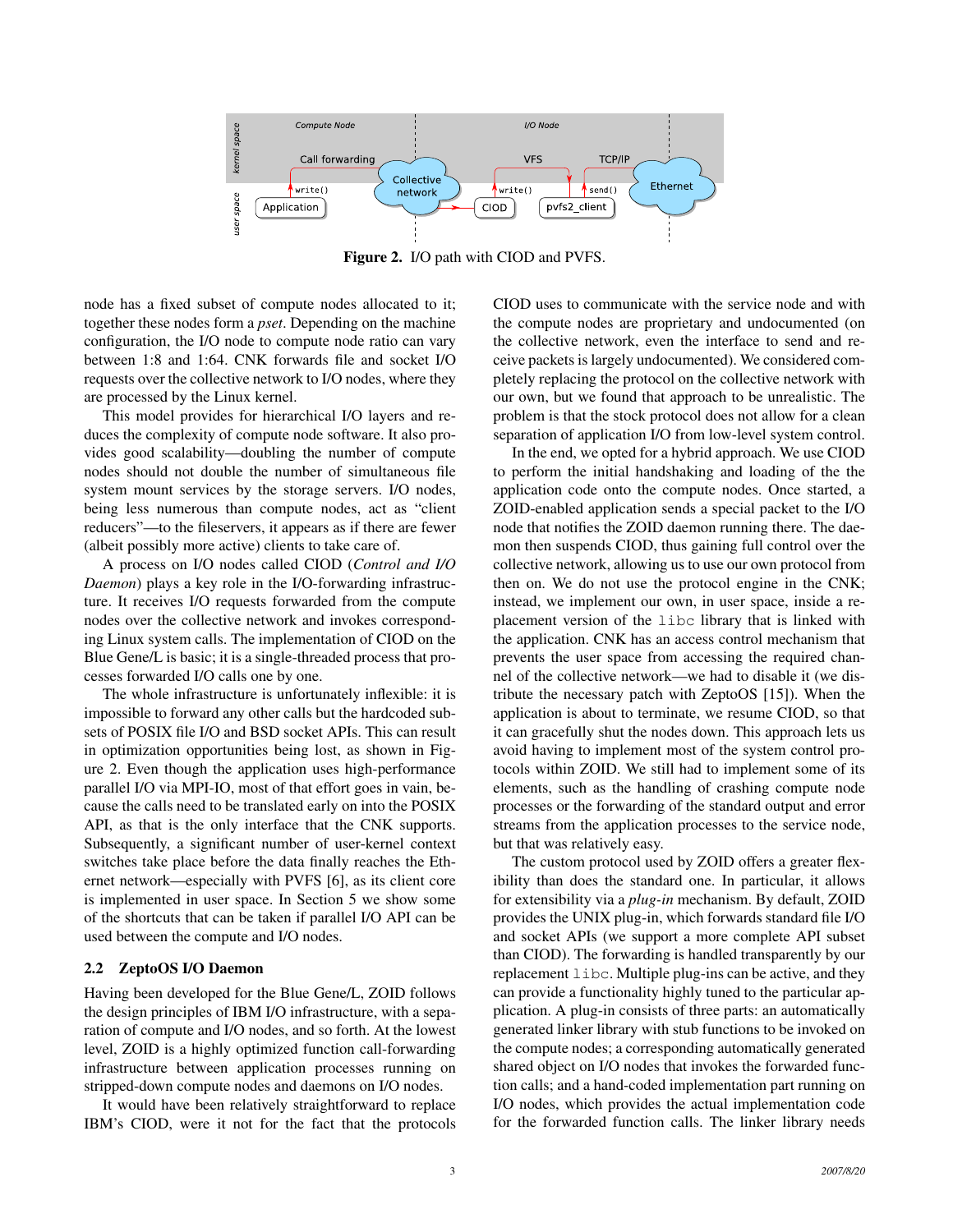to be linked with the compute node application, while the other two objects can be dynamically loaded at startup by the ZOID daemon.

The automatic plug-in code generator is a script, written in Perl, that takes a C header file as input and extracts function prototypes out of it. The prototypes need to adhere to a particular convention, with additional hints to the generator (such as whether an argument is an input, output, or both) in the form of C-style comments. Figure 3 illustrates the annotations for the POSIX read () call. An advantage of this approach over an IDL-based one is that we have only one header file to maintain. The function-forwarding infrastructure supports passing of objects (by value and by pointer), C-style character strings, and one- and two-dimensional arrays. There is a user-adjustable limit on the maximum size of function input or output; it is needed because a single I/O node handles operations from multiple compute nodes and thus could easily get overwhelmed by overly large requests. ZOID daemon exports a small API to the implementation functions, allowing them to, for example, find out which compute node process invoked them.

```
ssize_t unix_read(
int fd /* in:obj */,
void *buf /* out:arr:size=+1:zerocopy */,
size_t *count /* inout:ptr */);
```
**Figure 3.** Declaration of the POSIX read() function  $(size=+1$  in the array argument indicates that the size of that array is provided in the next argument).

Performance was one of ZOID's key design criteria. User-space implementation on the compute nodes reduces the latency by avoiding context switches. It also simplifies support for *zero-copy* operations, which ZOID supports both for input and output. Extensive and highly flexible support for zero-copy operations is also available on the I/O node side; the buffer for the zero-copy data can be provided either by the ZOID daemon or by a custom allocation function in the plug-in. To further reduce the latency, our collective network protocol uses the eager sending mode irrespective of the message size. This can potentially reduce fairness, as compute nodes closer to the I/O node in the collective network's highly irregular tree topology get a preferential treatment, resulting in a near-starvation of the "far" nodes if communication is intensive. Therefore, a rendezvous mode is also available as an option. Requests from compute nodes to transfer "large" messages are then queued in a FIFO order, and only one such message at a time can be transmitted.

Another important characteristic of the ZOID daemon is that it is multithreaded. This allows it to concurrently handle operations from multiple application processes, unlike the CIOD on the Blue Gene/L, which processes them one at a time. Concurrent processing has the potential of reducing the latency and improving the overall performance by exposing the parallel nature of I/O operations to the underlying

file and socket I/O subsystems, allowing them to better use the available network bandwidth. Multithreading also significantly increases flexibility, enabling the implementation functions to block for arbitrarily long time while the remaining application processes communicate unobstructed using other ZOID threads. This allows us to, for example, block on a read from an empty socket without causing a deadlock (IBM's CIOD avoids this particular issue by converting the compute nodes' blocking calls to nonblocking ones on the I/O nodes).

Multithreading comes with its own set of challenges, particularly on the Blue Gene/L, where, because of a lack of cache coherence, only one of the two CPU cores is exposed to the Linux kernel (see Section 5 for our current work in this area). Only one thread can thus run at any particular time, so careful tuning was required to ensure that the scarce CPU resources were not being wasted on needless switching between the threads. We can receive a message from a compute node, invoke the application function, and send a reply, all within a single thread. For that matter, we send and receive messages on the collective network within a single loop, to further improve resource utilization and reduce the latency. On compute nodes, where, at least in virtual node mode [12], we have two CPU cores at our disposal, we can even send a message from one core while simultaneously receiving a reply on the other.

# **3. ZOID I/O Performance**

In this section, we explore the performance of ZOID, comparing it to the stock IBM CIOD. The experiments presented here have been conducted on the Argonne Blue Gene, which is a single-rack (1,024 nodes) BG/L machine with an I/O node (ION) to compute node (CN) ratio of 1:32. IBM driver version V1R3M2 has been used, with ZeptoOS kernel and ramdisk running on I/O nodes. The experiments discussed below are generally limited to a single pset and have been conducted with the number of compute nodes ranging between 1 and 32, and one I/O node. The results remain valid for larger configurations because individual I/O nodes are largely independent, as are the parts of the collective network forming psets. Any contention due to scaling can occur only outside the Blue Gene racks (such as within the fileservers) and is outside the scope of this research. The compute nodes run in coprocessor mode; that is, only one core per node runs user code. We measure throughput as a function of an application buffer size used. With CIOD, large application buffers are normally fragmented into chunks of 256 KB, which would put ZOID at an unfair advantage in certain cases; luckily, it is possible to adjust the CIOD buffer size threshold, and we increased it enough to avoid any fragmentation. Every experiment has been repeated at least three times. We show the best result achieved (this is especially important for experiments that used resources shared with other users, such as the PVFS filesystem).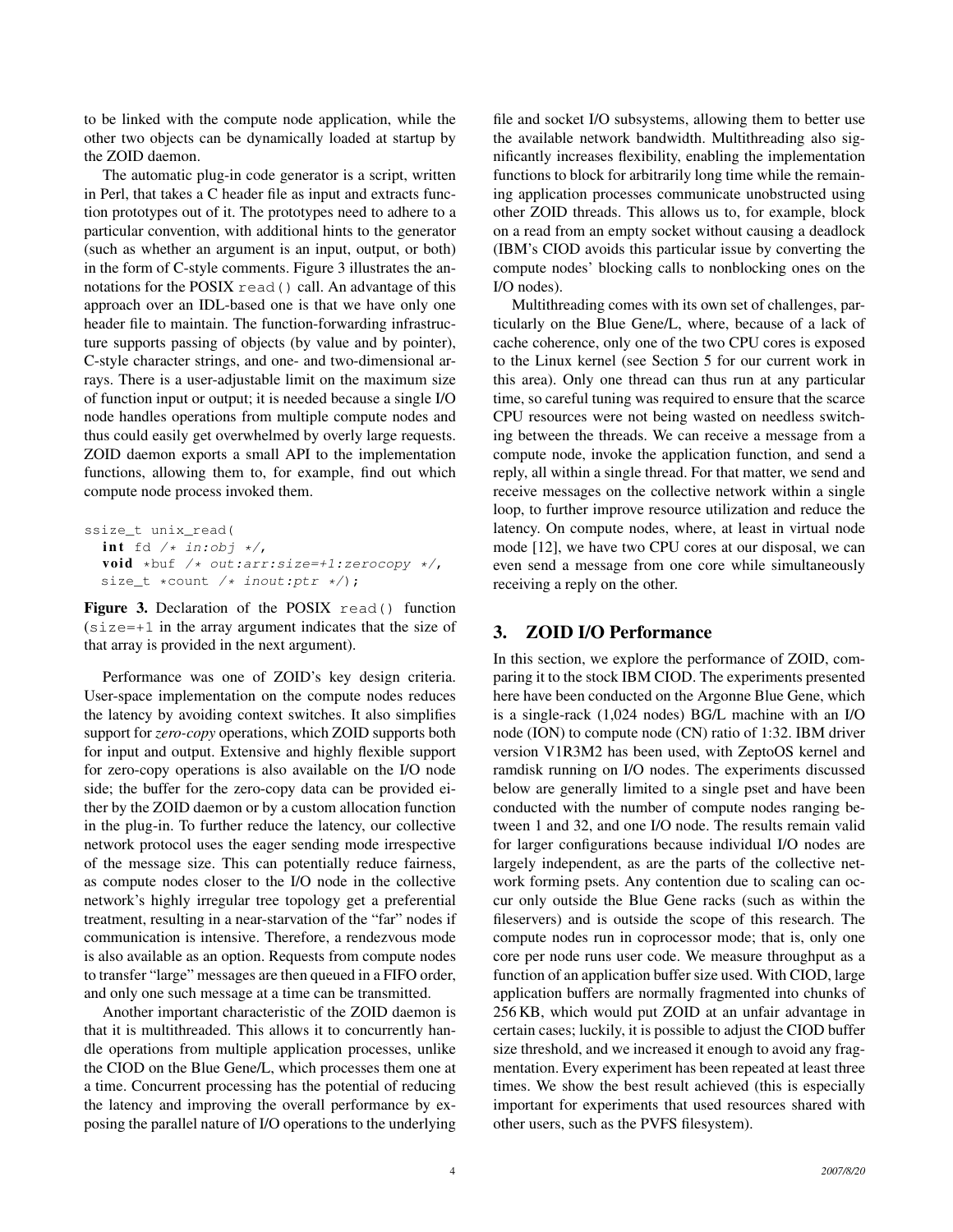

**Figure 5.** NFS file I/O performance: read (*left*) and write (*right*).



**Figure 4.** Base collective network performance.

Figure 4 compares the base throughput achieved on the collective network. We show the results for 8 compute nodes here, as they are fairly representative of the whole range tested. Conceptually, to measure the base performance, one transfers large quantities of data across the network, without any processing of that data. While with ZOID we could in principle create a suitable plug-in for that purpose, this is not really possible with CIOD. We have thus settled for reading from and writing to /dev/zero on I/O nodes—data gets passed on the collective network just as if we were accessing an ordinary file, and very little processing needs to take place on the I/O node side.

The collective network has a theoretical peak raw bandwidth of  $2.8$  Gb/s  $[12]$ .<sup>1</sup> Once the protocol overheads are subtracted, the maximum user data throughput we manage to achieve is around 2.5 Gb/s (see Figure 4). Both ZOID and CIOD achieve that maximum, in either direction. As can be observed, however, with ZOID the performance is clearly

superior for smaller buffer sizes (128 KB and less). This result is important to us for at least two reasons. First, we attribute the performance increase to the use of the eager protocol (CIOD uses rendezvous for almost all messages) and the fully user-space implementation of ZOID on the compute nodes. The result thus shows that the advantages are not just theoretical. Second, this result shows that the overhead of the more complex, multithreaded implementation of the ZOID daemon is quite acceptable.

The above experiment could be considered slightly artificial, because on a BG/L the 1 Gb/s Ethernet network makes it impossible to send the data out of an I/O node at anywhere near the speed of the collective network. With ZOID, however, it is possible to use that excess bandwidth by performing data processing on I/O nodes, as described in Section 4.

Figure 5 shows results from a more practical experiment: data transfer to and from an NFS filesystem (we used a dedicated server, not shared with other users). Note that, unlike the previous figure, the *y* axis is scaled in MB/s, not Gb/s. The outcome is actually mixed, and we include those results here primarily as a warning. In the case of both read and write, ZOID slightly outperforms CIOD for small buffer sizes if only one compute node process is used; this result is consistent with Figure 4. If we increase the number of compute node processes, however, the situation changes: with reading, ZOID significantly outperforms CIOD; with writing, the opposite occurs. More important, however, is that irrespective of which infrastructure is used, the performance with multiple compute node processes is significantly lower than with just one—hardly an encouraging result. The reason is that NFS is heavily optimized for sequential access: its caching and prefetching algorithms are of huge help with one client process. However, the performance of NFS tends to fall to pieces with multiple clients accessing the server simultaneously, as anyone who has ever had a UNIX home directory on a busy NFS filesystem can readily attest.

Thus, if one hopes to achieve good file I/O performance from parallel applications, a filesystem suited for the task,

 $1$ Throughout this paper, we use Gb/s or Mb/s in the context of network interface speeds; 1 Mb equals 1,000,000 bits. In other context, we use MB/s or KB/s; 1 KB equals 1,024 bytes.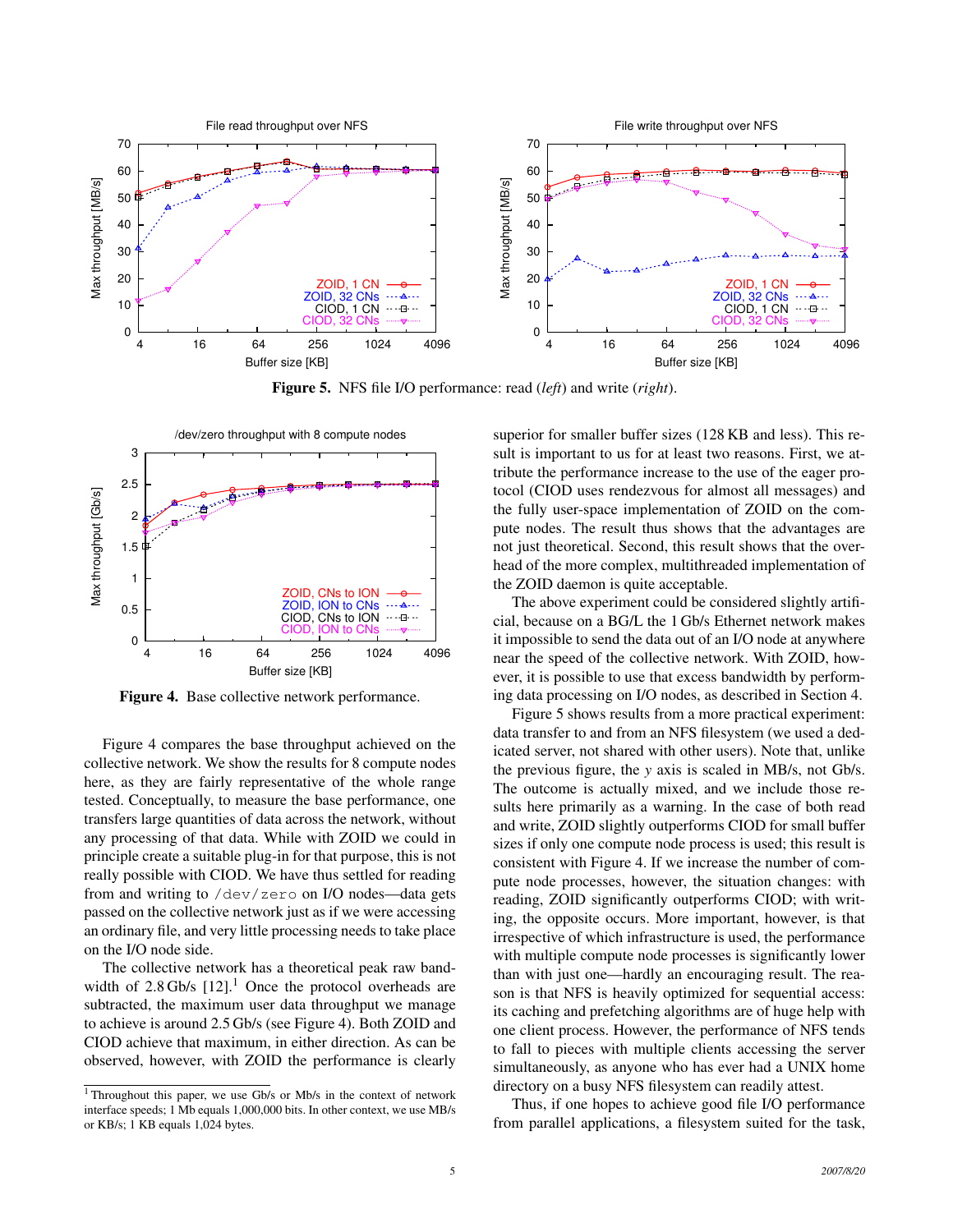

**Figure 6.** PVFS file I/O performance: read (*left*) and write (*right*).

such as PVFS [6], needs to be used. Figure 6 presents the corresponding results, obtained with a PVFS 2.6.3 filesystem spanning across 14 servers, shared with other users of Blue Gene. With one compute node, the performance of CIOD and ZOID is basically the same, and essentially equals the performance of CIOD with 32 compute node processes, since CIOD serializes file I/O. ZOID with 32 compute node processes acts differently. Let us focus on writing (Fig. 6, right) first. One can see a visible improvement across the *x* axis, reaching as much as 64% for buffer size 64 KB, or over 16 MB/s for buffer size 4 MB. PVFS is thus quite capable of exploiting the I/O parallelism ZOID presents it with. Unfortunately, the picture is not all rosy. When one looks at the performance of reading (Fig. 6, left), the behavior for small buffer sizes (4–64 KB) is similar to that for writing. However, the performance then degrades, in the range of 512– 1024 KB becoming worse than CIOD or ZOID with a single compute node, only to recover for the largest buffer sizes. We have been in touch with the PVFS developers regarding this phenomenon and hope that the problem, which is apparently inside the PVFS client code, will soon be fixed.

Figure 7 compares CIOD and ZOID TCP-socket bandwidth as a function of message size. The throughput numbers do not include protocol overhead. The measurements were made on the LOFAR Blue Gene/L; the parameters of CIOD and ZOID, as well as those of the Linux TCP/IP stack, have been tuned to achieve maximum performance. IBM tripled the CIOD performance during the past two years (cf. [13], Fig. 12). ZOID outperforms CIOD for small and medium-sized messages, but both are on a par for large messages and approach the theoretical maximum of 1.0 Gb/s when writing.

# **4. Communicating Real-Time Telescope Data with ZOID**

ZOID is used extensively in the LOFAR radio telescope that is being built. LOFAR (LOw Frequency ARray) is the first of a new generation of telescopes and combines the



**Figure 7.** TCP socket performance.

signals of thousands of simple, omnidirectional antennas rather than expensive dishes [5]. Moreover, much of the signal processing is done in software, where traditionally custom-built hardware has been used. Eventually, LOFAR will be one of the world's largest telescopes. Its center is located in the Netherlands; several European outer stations will be added.

LOFAR's structure is hierarchical: 192 colocated receivers form a station; their data are locally combined. Each station produces samples from different subbands (frequency ranges), which are complex numbers representing the amplitude and phase of a wave at a particular moment. The data from all stations are centrally collected via a widearea network, filtered, and correlated in real time on a sixrack Blue Gene/L supercomputer [13, 14]. Currently, 16 stations have been partially built, with a bandwidth limited to 500 Mb/s (48 subbands) each. More stations will be built in the years to come, and the bandwidth of many of these stations will increase to 13 Gb/s per station. Even though the computational requirements are challenging, the processing is I/O bound; therefore our BG/L system is configured with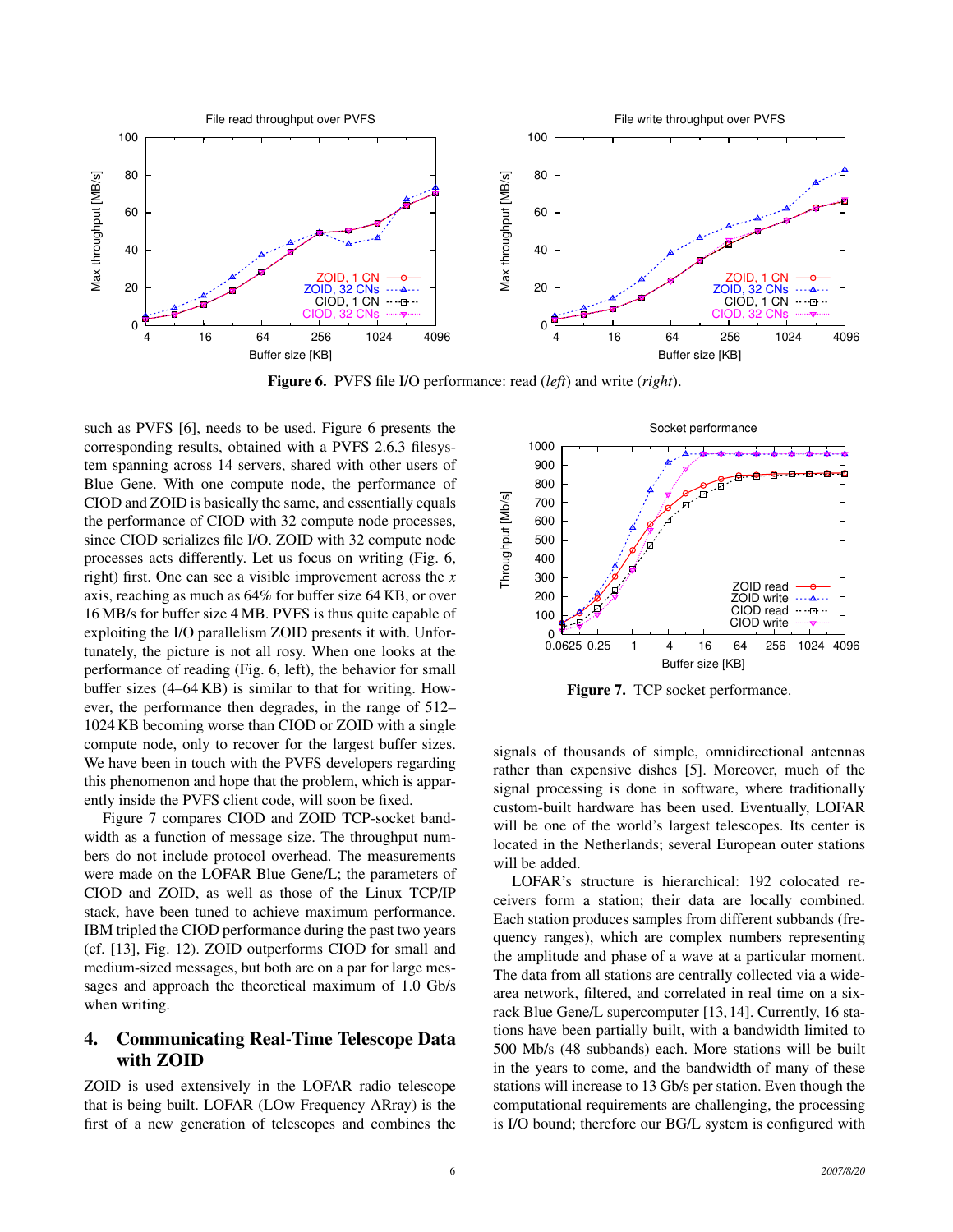

**Figure 8.** LOFAR central processing data flow.

the maximum number of one I/O node to 16 compute cores (= 8 compute nodes). In total, 768 Gigabit-Ethernet (GbE) interfaces are available to receive all samples and write the correlated data.

Figure 8 illustrates how the data flows at the central processing facility, of which the BG/L system is part. A cluster of off-the-shelf PCs, called the *input cluster*, receives the data and buffers the samples for up to some tens of seconds, to synchronize the input streams and to handle short hiccups in the remainder of the processing pipeline, without losing data. Another function of the input cluster is to reorder the data over a fast (Infiniband) switching network. Since the correlator processes each subband independent of the other subbands but needs the subband data from all stations together, the data must be reordered. Each input stream contains many subbands from one station; each output stream contains one subband from many stations. The reordering step is implemented by using MPI\_Alltoallv(). Implicitly, the input cluster converts the station data stream from UDP to TCP. The stations send UDP packets, $<sup>2</sup>$  but the</sup> basic CIOD socket interface on the BG/L supports only TCP.

The reordered data flows from an input cluster node via the I/O node to the compute nodes. We carefully connected the GbE switches to all systems to avoid congestion within or between the switches. Once the data arrive on a compute core, they are filtered through a PolyPhase Filter, which splits each subband into narrow frequency channels, and are correlated. Since each compute core needs multiple seconds to process one second of real-time data, the data are roundrobin distributed over the 16 compute cores in each pset: every second with sampled data goes to the next compute

core. After processing, the correlated data are sent to another cluster, the *storage cluster*, and stored on disk. Here the real-time pipeline ends. After an observation, the data are calibrated and imaged.

#### **4.1 Using ZOID in the Application**

Three different application versions use ZOID. The first is a recompilation of the standard code that uses ZOID TCP sockets instead of CIOD sockets. Each compute core has one TCP connection to one of the input cluster nodes and one TCP connection to one of the storage cluster nodes. Each ZOID daemon (on an I/O node) thus transparently handles  $16 \times 2$  TCP connections. The application aligns all data to 16 bytes and sends the data in multiples of 16 bytes; this is the natural word size of the collective network. Both CIOD and ZOID require aligned data for optimal performance.

The second version runs some application-specific code on the I/O node, implemented as a ZOID plug-in, and loaded as shared object by the ZOID daemon. The application runs two threads, "scatter" and "gather," in the address space of the daemon. The scatter thread asynchronously prefetches data from an input cluster node over a (single) TCP connection into application-supplied buffers. These data are scattered over the compute cores in the pset, in round-robin order. The gather thread receives correlated data from the compute cores and optionally adds (integrates) the data from multiple compute cores together, significantly reducing the amount of data that is (asynchronously) sent over the GbE interface to the storage cluster. The first version performs the addition of data on an external computer system; but in the second version, which has the ability to run applicationspecific code on the I/O node, these additions are done on the I/O node. The amount of data over the collective network does not decrease, but this network is much faster (2.8 Gb/s)

 $2$ <sup>T</sup>CP would require large buffers in the FPGAs at the stations and add protocol overhead, while occasionally dropped UDP packets hardly harm the data quality.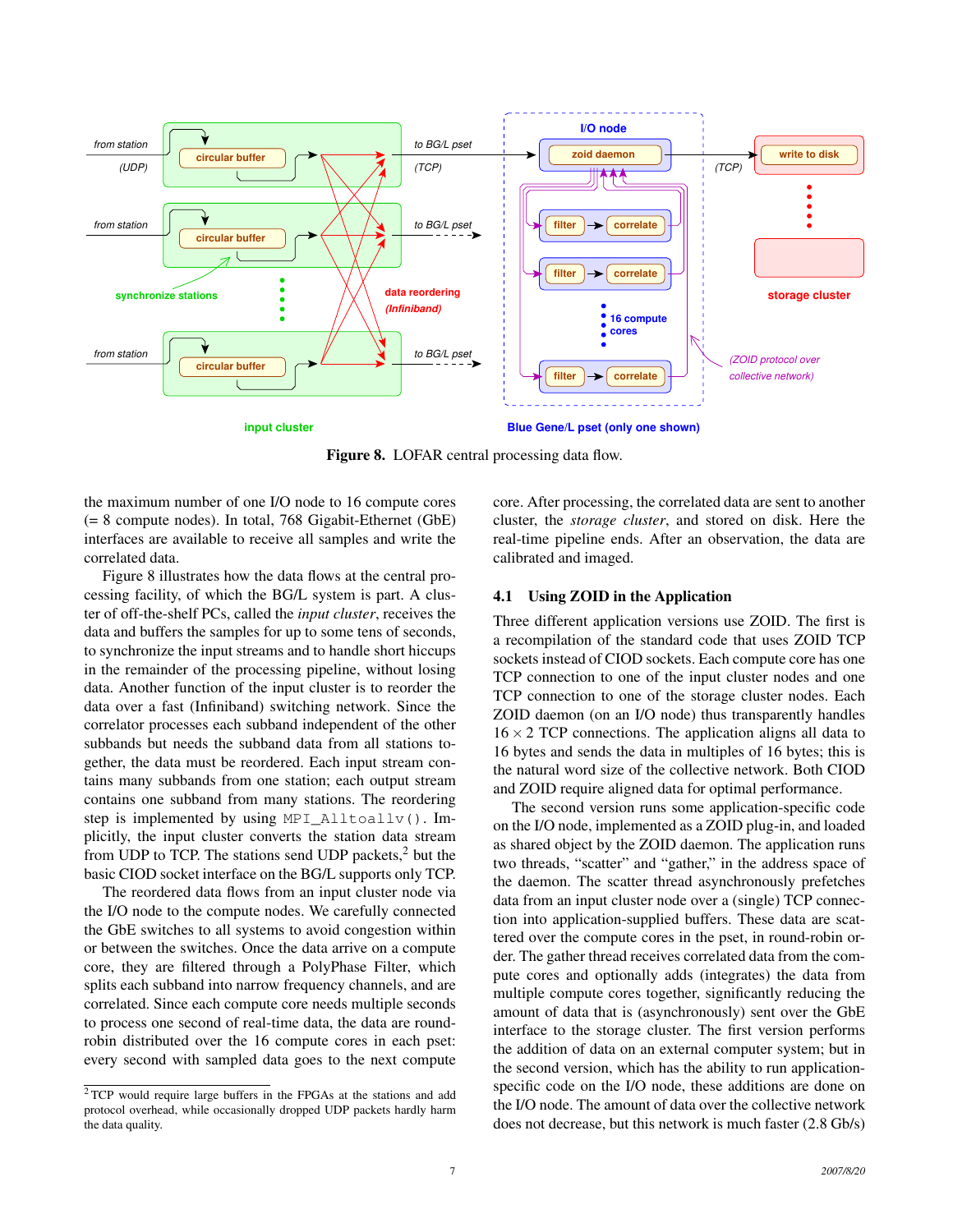than the GbE interface.

The application extends the ZOID protocol with a few functions that are invoked by the compute cores. Such a function invocation is forwarded to the I/O node for execution, using ZOID's function-shipping mechanism. There are two important application-specific functions: one ships telescope data from the I/O node to one of the compute cores; the other returns correlated data from the compute core back to the I/O node. The data are automatically transferred in the output (resp. input) arguments of the function invocation. Both functions use ZOID's zero-copy protocol to achieve high bandwidth.

Running application code in the ZOID daemon process is good for performance, but a disadvantage is that a crashing application thread crashes the daemon as well. Fortunately, the process can be attached to with the gdb debugger, which proved itself as a useful debugging tool.

**Table 1.** Number of subbands per pset for CIOD and ZOID.

| # subbands/pset |     | $Mb/s$ in $Mb/s$ out | <b>CIOD</b> | ZOID |
|-----------------|-----|----------------------|-------------|------|
|                 | 160 | 9.5                  |             |      |
|                 | 320 | 19.0                 |             |      |
| 3               | 480 | 28.5                 |             |      |
|                 | 640 | 38.0                 |             |      |
|                 | 800 | 47.5                 |             |      |

Table 1 shows that ZOID outperforms CIOD. Using 16 stations, each sending 48 subbands, ZOID handles up to 4 subbands per pset in real time, while CIOD handles at most 3. For this test, the gather thread in the ZOID version does not reduce the output data rate by adding correlated data, but both the scatter and gather threads communicate asynchronously.

The third version breaks radically with the previous design and is described below.

## **4.2 Exploiting the Flexibility of ZOID: A New Approach**

Additional stations and a prospective bandwidth growth from 500 Mb/s to 13 Gb/s per station will require significant investments in new input cluster hardware. However, the flexibility of ZeptoOS and ZOID offered a great opportunity: to omit the entire input cluster and move its functionality to the BG/L. This redesign of the central processing facility leads to an estimated cost saving of  $\epsilon$ 700,000 (US\$950,000), excluding power and maintenance costs.

We recently implemented and experimented with a software version that bypasses the input cluster. Figure 9 shows the data flow within a single pset. The circular buffers are moved from the input cluster nodes to the I/O nodes. An I/O node receives UDP packets from one of the stations. It buffers the samples for up to five seconds in the circular buffer. The limited buffering capacity is due to the small amount of memory on the I/O nodes (512 MB); but thanks



**Figure 9.** LOFAR data flow within a single pset.

to the excellent real-time behavior of the BG/L, five seconds is sufficient to operate without data loss. Each I/O node receives 48 subbands from one station. From the circular buffer, the data are forwarded to the compute cores, using the ZOID protocol.

The compute cores reorder the data over the internal BG/L 3D torus instead of over the external Infiniband switch; they filter, correlate, and send the data to the storage cluster as usual. Each compute core may or may not have to handle station input, depending on whether the pset is connected to a station. Also, a compute core may or may not have to filter and correlate data, depending on whether its computing capacity is needed. Compute cores that handle input, process data, or do both, collectively perform an  $MPI$   $Alltoally()$  with compute cores from other psets. The torus is sufficiently fast, although we had to schedule the work over the compute cores in a complex way to avoid isoplanar cores overloading some of torus links. Note that input data are first transferred from an I/O node to a compute node in the same pset (over the collective network) and subsequently (over the torus) to the compute node that really processes the data. If the I/O nodes had been connected to the torus rather than the collective network or if the collective network would had had enough aggregate bandwidth throughout the entire BG/L, it would have been possible to send the data directly from the I/O node to the compute core that processes the data, omitting the extra hop.

**Table 2.** Current LOFAR data rates per I/O node, in Mb/s.

|                                  |         | $Payload +$       |
|----------------------------------|---------|-------------------|
|                                  | Payload | protocol overhead |
| Ethernet in                      | 481     | 485               |
| collective, $ION \rightarrow CN$ | 492     | 533               |
| collective, $CN \rightarrow ION$ | 38.0    | 41 2              |
| Ethernet out                     | 1.27    | 1, 37             |

Table 2 shows data rates for the nightly observations that we perform with the 16 partial stations currently installed, observing 48 subbands and integrating correlated data over 30 seconds. We use 16 psets to receive data from the stations (one pset per station); 12 of these psets also filter and correlate data (four subbands per pset). The numbers in the table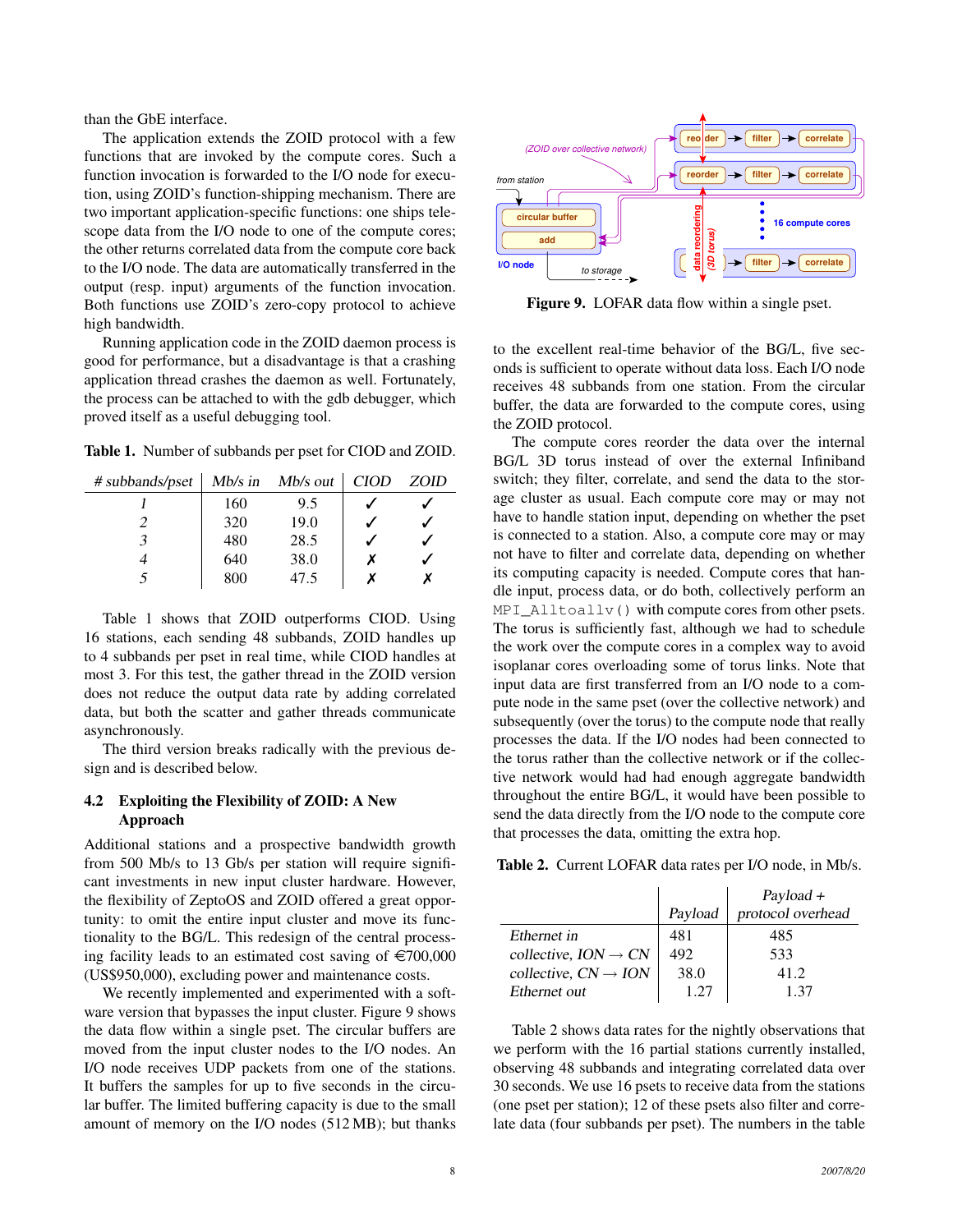are not upper limits of what ZOID can achieve; these are numbers that ZOID handles with the current station setup. We expect higher data rates in the future. The prospective 13 Gb per station will be divided over 24 psets per station, increasing the input bandwidth to 540 Mb/s per I/O node. Additional future stations will not increase the input data rate per pset, since additional psets will be used. However, the correlated (output) data rate per GbE interface grows quadratically with the number of stations and is inversely proportional to the integration time of the correlated data. Depending on the eventual number of LOFAR stations and the requirements of future observation modes, we expect output data rates between 80 and 200 Mb/s per I/O node.

Since the CPU of the I/O node shares the time between the ZOID threads and the application threads, communication bandwidth is reduced if the application consumes many CPU cycles, especially since the nodes run at a low clock speed. ZOID is highly optimized; the performance of the application itself could be improved at the cost of increased complexity, but we have not needed to do so yet. In Section 5, we elaborate on future work that will improve the performance.

Removing the input cluster has many implications, both positive (e.g., reduced costs), and negative (e.g., program complexity). The advantages are likely to prevail. Omitting the input cluster would not have been possible without ZOID and ZeptoOS, because the standard operating environment (CIOD) provides neither the flexibility to run application software on I/O nodes nor the ability to receive UDP.

# **5. Conclusions and Future Directions**

This paper introduced ZOID—a high-performance I/Oforwarding infrastructure for massively parallel systems. We discussed its design in Section 2, focusing on its extensibility through the support for custom plug-ins, as well as flexibility and high performance owing to its multithreaded daemon architecture and optimized network protocols and data paths. Performance measurements presented in Section 3 confirmed ZOID's potential but also showed the challenges. Some components ZOID depends on, such as the filesystems, could be so strongly optimized for sequential access that accessing them in parallel might significantly slow them down—NFS being a prime example Some of the problems we currently observe are simply manifestations of bugs in the components and will in time be fixed.

Performance is a moving target, especially when making comparisons with components outside of our control. When we started this effort, we could easily outperform stock IBM Blue Gene/L CIOD in a variety of situations. With time, this has become increasingly difficult, as CIOD has seen steady performance improvements. By now, most performance differences that we observe are due to inherent differences in design, not low-level optimizations.

As we mentioned earlier, only one CPU core is used by

the Linux kernel on I/O nodes. That core is fast enough to drive the collective network at full capacity, or the Ethernet network, but trying to do anything else at the same time is risky. Yet ZOID encourages putting extra functionality on I/O nodes. The problem is exacerbated by the fact that the interface to the collective network is based on polling. A CPU-bound polling thread puts pressure on the Linux process scheduler and makes the scheduling of other threads unpredictable. While using real-time priorities would address this issue, it would raise its own problems. We are currently working on enabling the second CPU core and using it exclusively for the communication over the collective network. This would free up the much needed CPU resources and make more advanced optimizations viable.

Section 4 showed how ZOID is used in a real application: the central correlator of the LOFAR radio telescope, that processes real-time, streaming data on a Blue Gene/L system. Initially, ZOID was used just as a high-bandwidth replacement for CIOD. However, ZOID's ability to run application code on the I/O nodes led to a redesign of the entire system that significantly reduces the costs, by omitting a dedicated input cluster and by moving its functionality to the Blue Gene/L.

More ZOID plug-ins than the two discussed in this paper are under development. ZOID was in fact conceived for use not with the UNIX or LOFAR plug-ins, but with ZOIDFS an interface far better suited for high-performance parallel file I/O than is the POSIX API. ZOIDFS was designed in collaboration with other U.S. DOE laboratories to be easy to integrate with MPI-IO and parallel filesystems: its stateless nature allows it to scale better and makes various optimizations simpler. Thanks to the user-space nature of ZOID, a number of shortcuts can be taken, especially if the client part of the filesystem code can be implemented in user space, as is the case with PVFS. Figure 10 shows the infrastructure we are building for the upcoming Argonne IBM Blue Gene/P machine. Compared to the standard IBM infrastructure (see Figure 2), it has significantly fewer context switches between the user and kernel space, increasing throughput and reducing latency. With ZOIDFS, we expect to be able to investigate I/O scalability in ways not previously possible.

Another plug-in, *ftb\_agent*, is under development within the CIFTS [7] project. That plug-in enables compute node processes to be part of a fault tolerance backplane being developed, providing an interface for throwing and catching fault tolerance events.

We expect intelligent caching and "collective behavior" to be extremely important with file I/O in order to reduce the load on the fileservers. For many applications, using MPI-IO coupled with the aforementioned ZOIDFS may be the solution of choice. However, we would like to investigate performing similar optimizations with POSIX file I/O, so that more applications can take advantage of them. Many file I/O calls, such as open() or read(), could easily be implemented as collective operations. An intelligent ZOID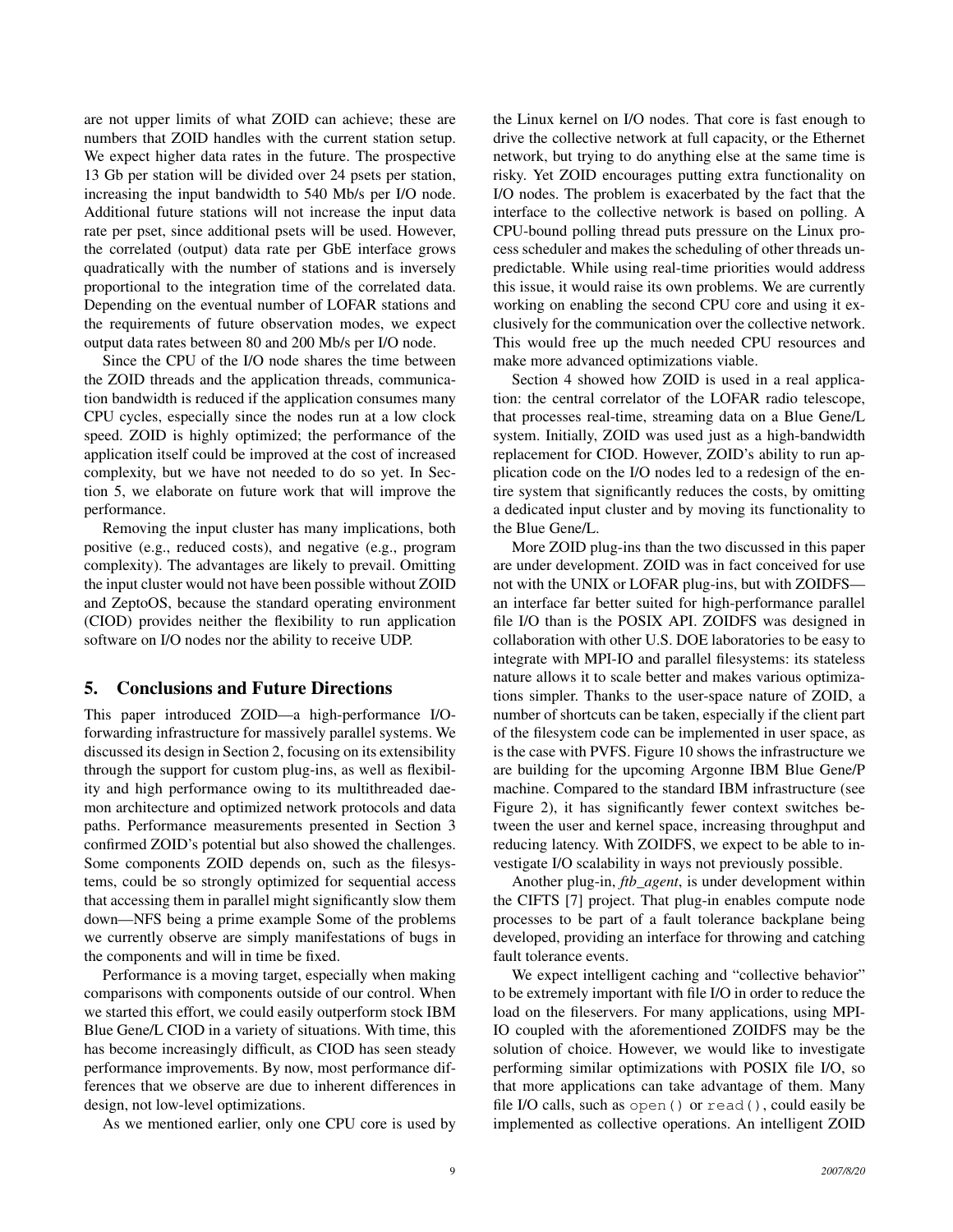

**Figure 10.** I/O path with ZOID, ZOIDFS, and PVFS (compare with Figure 2).

plug-in, in cooperation with the application, could forward only the first of the many individual requests to the filesystem and broadcast the result to every process interested in it. This would reduce the total number of filesystem requests to the number of I/O nodes. If I/O nodes could work cooperatively, they could do even better: large read requests could be split between multiple I/O nodes; a global cache layer could be created, and so forth.

IBM promises to make the Blue Gene/P a far more transparent platform than BG/L, with open interfaces between compute nodes, I/O nodes and the service node. We are working on a full integration of ZOID with the job management system, so that CIOD will never even need to be started. Unlike on BG/L, where ZOID cooperates with the CNK on the compute nodes, on BG/P we currently plan to have ZOID working with the Compute Node Linux, which is another component being developed under the ZeptoOS project. ZOID on BG/P will take care of system control tasks such as job launching and will perform other "convenience" tasks, such as exporting filesystems from the I/O nodes to compute nodes using FUSE or even forwarding IP traffic, enabling one to, for example, log on a compute node with ssh to debug a problem.

As mentioned earlier, Cray uses a different approach to file I/O on XT3/4, with filesystem clients on each compute node. However, the architecture does feature I/O nodes. They are currently not used for I/O forwarding, but it appears that they could be used for this purpose if so desired. Hence, we plan to port ZOID to Portals (a low-level communication library used by Cray) and to experiment with I/O-forwarding setup on that architecture.

**Acknowledgments:** We acknowledge the students who contributed to ZOID: Ivan Beschastnikh, Peter Boonstoppel, Hajime Fujita, Jason Kotenko, and Alex Nagelberg. We also thank Chris Broekema, Ger van Diepen, Martin Gels, Marcel Loose, Ellen van Meijeren, Ruud Overeem, Kjeld van der Schaaf, and Walther Zwart for their contributions to the LOFAR software.

## **References**

- [1] ASC Purple. http://www.llnl.gov/asc/computing\_resources/ purple/.
- [2] P. Beckman, K. Iskra, K. Yoshii, and S. Coghlan. The influence of operating systems on the performance of

collective operations at extreme scale. In *Proceedings of the 8th IEEE International Conference on Cluster Computing*, Barcelona, Spain, Sept. 2006.

- [3] P. Beckman, K. Iskra, K. Yoshii, and S. Coghlan. Operating system issues for petascale systems. *ACM SIGOPS Operating Systems Review*, 40(2):29–33, Apr. 2006.
- [4] P. Beckman, K. Iskra, K. Yoshii, S. Coghlan, and A. Nataraj. Benchmarking the effects of operating system interference on extreme-scale parallel machines. *Cluster Computing*, 2007. Accepted.
- [5] H. R. Butcher. LOFAR: First of a new generation of radio telescopes. *Proceedings of the SPIE*, 5489:537–544, Oct. 2004.
- [6] P. H. Carns, W. B. Ligon III, R. B. Ross, and R. Thakur. PVFS: A parallel file system for Linux clusters. In *Proceedings of the 4th Annual Linux Showcase and Conference*, pages 317–327, Atlanta, GA, Oct. 2000.
- [7] CIFTS: Coordinated fault tolerance for high performance computing. http://www.mcs.anl.gov/research/cifts/.
- [8] Cray XT3. http://www.cray.com/products/xt3/.
- [9] S. M. Kelly and R. Brightwell. Software architecture of the light weight kernel, Catamount. In *Proceedings of the 47th Cray User Group Conference*, Albuquerque, NM, May 2005.
- [10] Lustre. http://www.lustre.org/.
- [11] J. A. Rathkopf et al. KULL: LLNL's ASCI inertial confinement fusions simulation code. In *Physor 2000, ANS Topical Meeting on Advances in Reactor Physics and Mathematics and Computation into the Next Millennium*, May 2000.
- [12] J. J. Ritsko, I. Ames, S. I. Raider, and J. H. Robinson, editors. *Blue Gene*, volume 49 of *IBM Journal of Research and Development*. IBM Corporation, March/May 2005.
- [13] J. W. Romein, P. C. Broekema, E. van Meijeren, K. van der Schaaf, and W. H. Zwart. Astronomical real-time streaming signal processing on a Blue Gene/L supercomputer. In *Proceedings of the 18th ACM Symposium on Parallel Algorithms and Architectures*, pages 59–66, Cambridge, MA, July 2006.
- [14] K. van der Schaaf, C. Broekema, G. van Diepen, and E. van Meijeren. The LOFAR central processing facility architecture. *Experimental Astronomy*, 17:43–58, 2004.
- [15] The ZeptoOS project. http://www.zeptoos.org/.